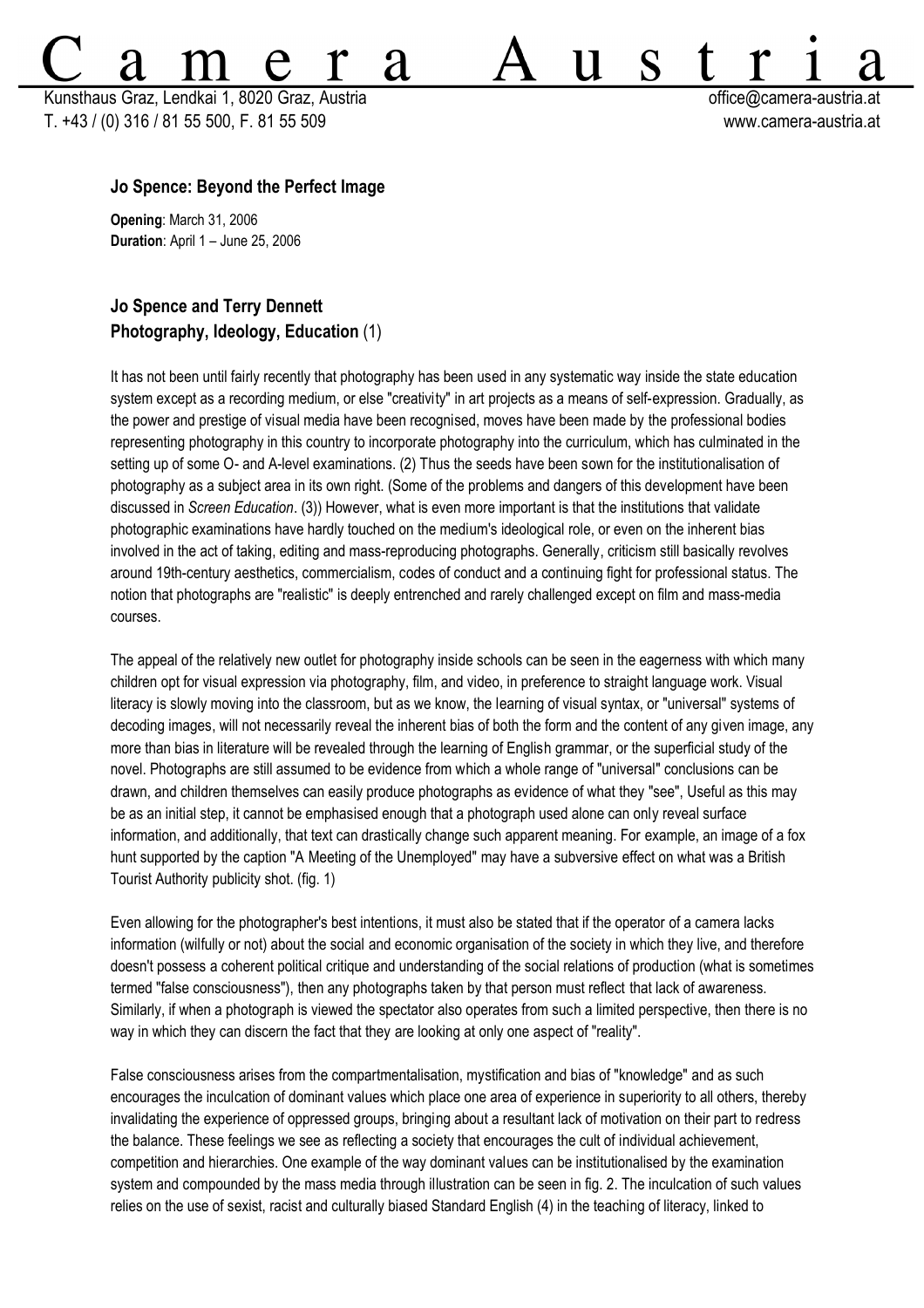stereotyped imagery which claims to present a "universal" view of the world. Seen in this context it immediately becomes vital to understand who controls whom, and which social group one seems to be assigned to in this process. But for children this is no simple matter. To start with they have very few "rights", and those they do have are usually founded on their immediate needs, e.g. adequate housing, living with "caring adults", and on the long-term needs of the state, e. g. compulsory education and health care. The quality and quantity they receive of any of these will depend on their social class, sex and race. The right to have their own culture, history, language and social customs respected and revealed, the right to be validated, is in no way the concern of a state agency like the educational establishment.

Most schooling is still largely concerned with the teaching of history and science as the deeds of "Great Men", and the wonders of industry and technology; with biology that describes the functions of the body in a perfunctory and mechanistic fashion – sexual needs or "norms" are rarely explained and explored; a geography that celebrates the "discovery" of rivers, lands and resources, thereby ignoring the existence of those natural features for the indigenous people long before "explorers" (colonists) so flagrantly renamed and commandeered everything, cataloguing whole continents and their peoples for our ease of learning. Children's text books and reading materials are not concerned with the work and social experience of the masses, but those who have enough leisure, time, power, and wealth to prescribe what is culturally acceptable. Where the experience of working-class life is shown it is usually a negatively stereotyped view which only reinforces existing social divisions. The dominant class views itself, via its art forms, as the purveyors of good taste.

We believe that many of these attitudes and values in our society come about because of the following interlocking structures of oppression:

Patriarchy: systematic discrimination on the grounds of sex – i. e. sexism Capitalism: systematic discrimination on the grounds of class – i. e. classism Imperialism: systematic discrimination on the grounds of race – i. e. racism

That is to say that oppression is not simply a matter of class discrimination between groups, or sex or race discrimination between others. It is a mixture of all three, the balance of which is constantly shifting. However, the fundamental oppression still remains a matter of one's class.

If we take these three structures as a starting point, any teaching must examine their historical roots, relating them to the inherent bias in language, illustrations, views of history and science. We can then move on to secondary complexities like the various theories about "human nature", which (according to the particular mixture of personal beliefs we hold, or to the dominant theories in favour at any given period of history) will further influence our view of the world.

In most social and economic relationships there is a basic antagonism between these who have the power to make decisions and have them carried out, linked to those who have the authority to carry out such decisions – and those who have neither the power nor the authority. One of the most effective methods of socialisation and control is the use of archetypes / stereotypes (both positive and negative) as a means of conveying information from one group to another, often mediated by a middle group. Some stereotypes have become so systematised and well established that they now appear to reflect "reality", An archetype is a representation of a unique, original idea or value. A stereotype is a reproduction of an original which becomes more and more diluted, distorted or fragmented the further removed it is from the archetype or original. But archetypes / stereotypes are not just things in themselves; like everything else, they only exist within relationships between each other, and between the "manufacturer" / "distributor" and the "consumer" (or that is to say between capitalist mass media and various art forms, and the audience), and will vary from culture to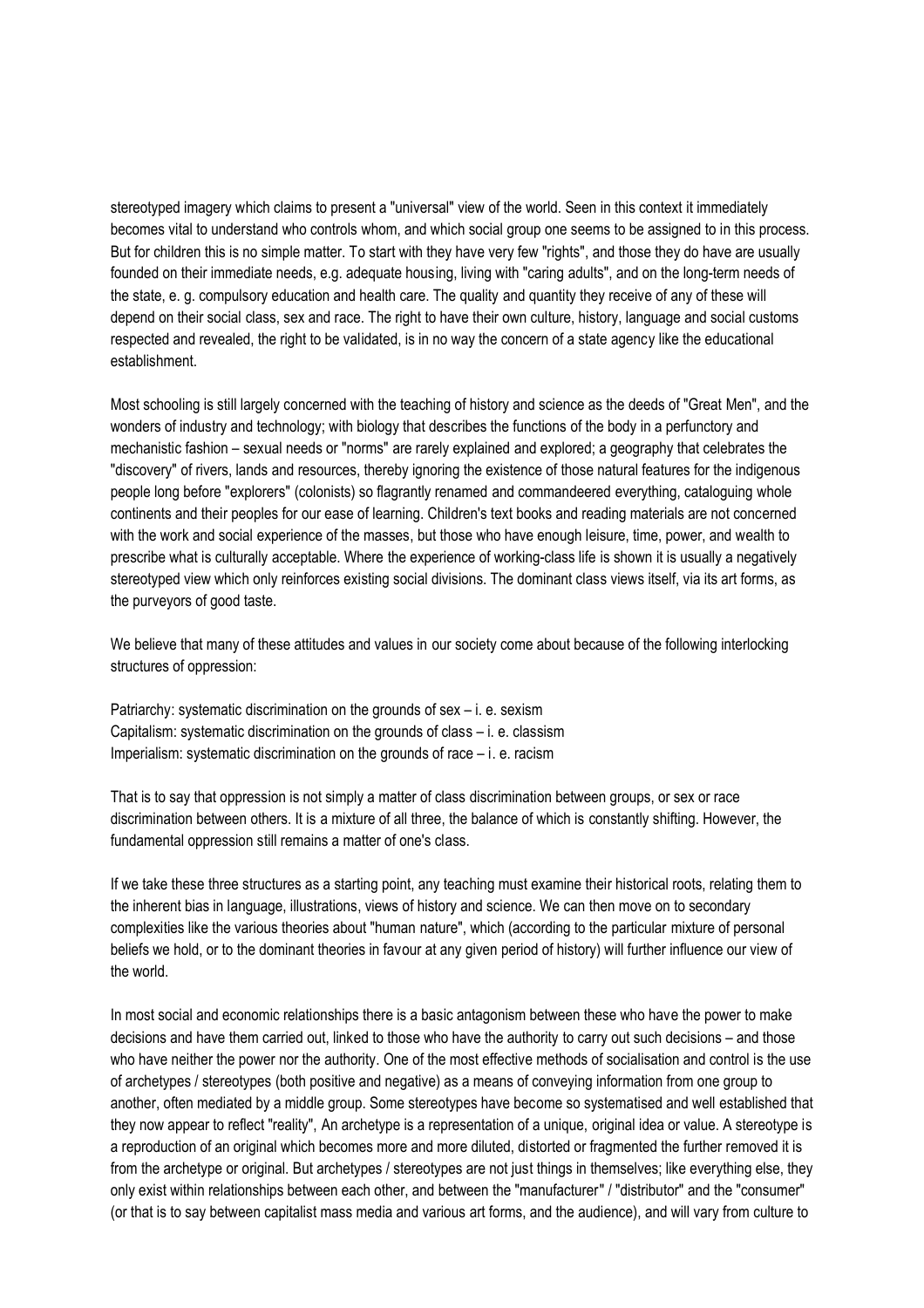culture. The type of stereotype used will, or course, depend on who is sending and who is receiving the message. Gordon W. Allport writes:

"Stereotyping is a form of biased presentation […] a stereotype is an exaggerated belief, associated with a category. Its function is to justify […] our conduct in relation to the category […] It is sustained by selective perception and selective forgetting, and is socially supported, continually revived and hammered in, by our media of mass communication." (5)

New archetypes are gradually developed in the course of the struggle of groups to become dominant, and will contain a combination of those elements of the existing archetypes/stereotypes which can usefully be assimilated and used, plus fundamentally new elements which are unique to the rising social group. Figure 3 offers an interesting example of an incorporation of symbols and arche- / stereotypes of the dominant group by a group engaged in the early stages of a struggle. Representation of labour, in this case the National Amalgamated Sailors' and Firemans' Unions (1891), are crowned by a mystical religious symbol. Often, in the course of further development, such a group will, as a result of a careful and thorough analysis of their situation, develop a more coherent position and identity, enabling them to throw away the crutch of out-dated symbolism and role reversals, thus achieving a greater political awareness. During this process they may also have negatively stereotyped and invalidated the existing dominant ideology. One interesting example of this process can be illustrated through the work of the photo-montagist John Heartfield.

With the development of mass communication, the mechanics of this process have become better understood and there is now the potential for conscious commercial exploitation of this phenomenon, as can for instance be seen in many contemporary children's books with their increasing depiction of women and girls in traditionally bourgeois white male roles. Exploitation can, however, be recuperated, as instanced in the expanding number of role reversals of Blacks in popular cinema. These do not represent the archetypes of actual Black struggle, but rather create "new" black stereotypes invested with the properties of the more decadent aspects of white culture.

#### **Stereotyping in children's books and cartoons**

Long before photography and film had established a hold on our minds, cartoonists, illustrators etc had developed a highly evolved method of conveying stereotyped information. Figure 4 presents a positive stereotype which has been filtered down to us through myth and fairy tale, through various stages of historical development. As seen here in a mass-circulation children's book, Sleeping Beauty epitomises the good fairy, the virgin and fertility, merging the prince with the bride, signifying the validity of woman as the central pillar of the nuclear family, perpetuator of patriarchal capitalism's values of wealth, purity, beauty, attainment, power, etc. The bride, though instantly recognisable in a 20thcentury depiction, is surrounded by medieval trappings and costumes.

On the other hand, the cartoons illustrated base their stereotyping on "reality", showing us (like the photograph) one aspect which we are encouraged to accept as the whole story. Figure 5 presents a typical negative example of the stereotyped view of the British male working class. Published in the Sun, a mass-circulation newspaper aimed at a working class audience, it offers a negative and devalued view of industrial workers, not only with their beds on the production line, but up to their eyes in all the fruits and joys of capitalism as seen through the illustrator's eyes. This is one of the recurring myths of the mass media and is part of the process of mystification which prevents many workers from understanding the value of their labour. In a situation of class struggle in which the working class had access to the mass media this cartoon might show class role reversals in which would be revealed the owners of industry lazing about on the fruits of the surplus value extracted from the so-called lazy working class.

Examples of cartoons aimed at Punch's audience which rely on ageist and racist attitudes for their humour are offered in figures 6 and 7. Figure 8, is a seaside postcard and speaks for itself. All these cartoons use humour in an insulting way, and the use of this form of negative stereotyping subtly helps to reinforce people's commonsense understanding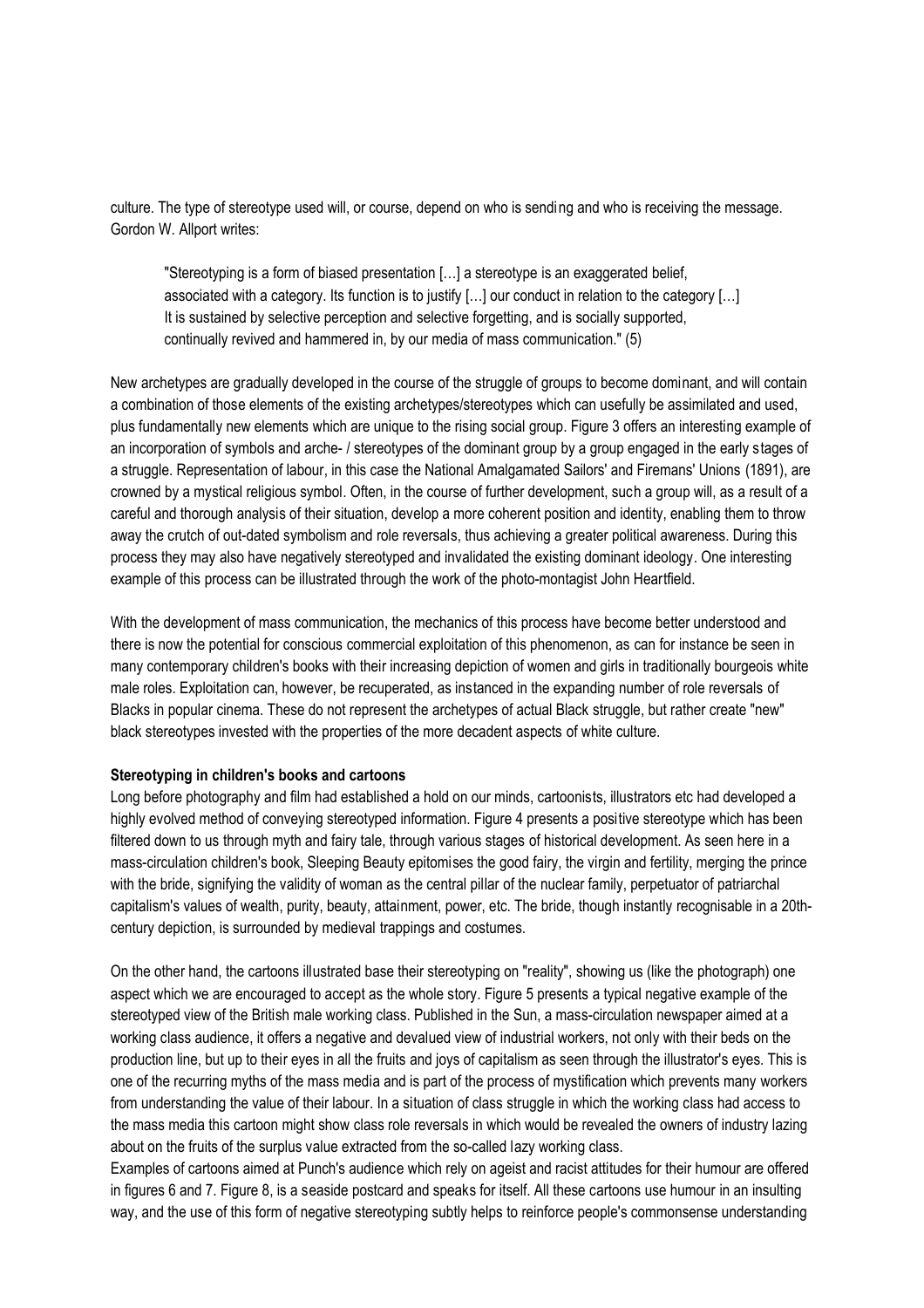of what is "normal" and "real" whilst they are laughing. For a progressive political use of cartoons a useful book is The Cartoon as an Instrument of Political Education. (6) One interesting point to note is that figure 5, (which operates very much on the fantasy level) conveys most of its information visually – the caption simply reinforces the "message" – whilst the next three cartoons rely very heavily on the caption for their impact, and could in fact have been represented photographically.

We think that the cartoon medium, if used in conjunction with images from children's picture books and comics, provides a useful way of introducing the concepts of stereotyping, bias and visual coding, before leading into work on the analysis of the "realist" media of photography and film.

# **But the photograph never lies!**

How does one show the believer in the unbiased photography that they are mistaken? We have approached the problem by listing various stages at which manipulation and bias in the production of photographs can occur:

- 1) in the consciousness of the photographer, and thence in their use of the camera;
- 2) in the darkroom;
- 3) in the editorial process of choosing from a range of pictures;
- 4) by the juxtaposition of different pictures during layout;
- 5) by the addition of text;
- 6) by considering the context in which it appears (i.e. is it a magazine, a political leaflet, company report, government handout, etc.?)

This last point raises a whole range of questions that need to be asked. For example is the image:

- a) for public or private consumption (i. e. to be looked at in the street, transmitted to the home, stood on the piano?);
- b) for distribution as part of the mass media or through "alternative" channels, government bodies;
- c) aimed at a particular group? (e. g. mothers, teenagers, army recruits);
- d) aimed at a particular social group or class?
- e) free, inexpensive, exclusive (i. e. how accessible is it? For example state-run baby clinics provide advertising material from large companies concerned with the "baby industry", all of which purport to give objective advice on health to parents of babies);
- f) and it is important to establish who owns the means of producing and reproducing the image (i. e. do they have a vested interest in propagating certain images and not others?)

Finally it is crucial to raise the question of the position of the beholder. What bias might they inflect, and what might be the possible responses of a person who is excluded from the group an image is explicitly directed at?

All photographers must codify "reality" in a number of ways, at both the shooting and production stages of their work. Firstly, their own class, sex, age and race are factors that are usually ignored, and yet these are crucial when one is concerned to understand more clearly the problems of viewing, selecting and evaluating a potential subject for a photograph. Such factors will influence, however unconsciously, the technical choices that have to be made for the actual taking of the picture, and the subsequent processes it undergoes in the developing and printing stages, which combine to form the biased view of the world that helps to preserve the status quo and are becoming more and more part of the learned professional practice within colleges, universities and professional institutions. The problem is that the whole set of processes involved in the production and reception of even one photograph are so complex, and the modes of stereotypical depiction have become such a "fine art" that it becomes very confusing and difficult to unravel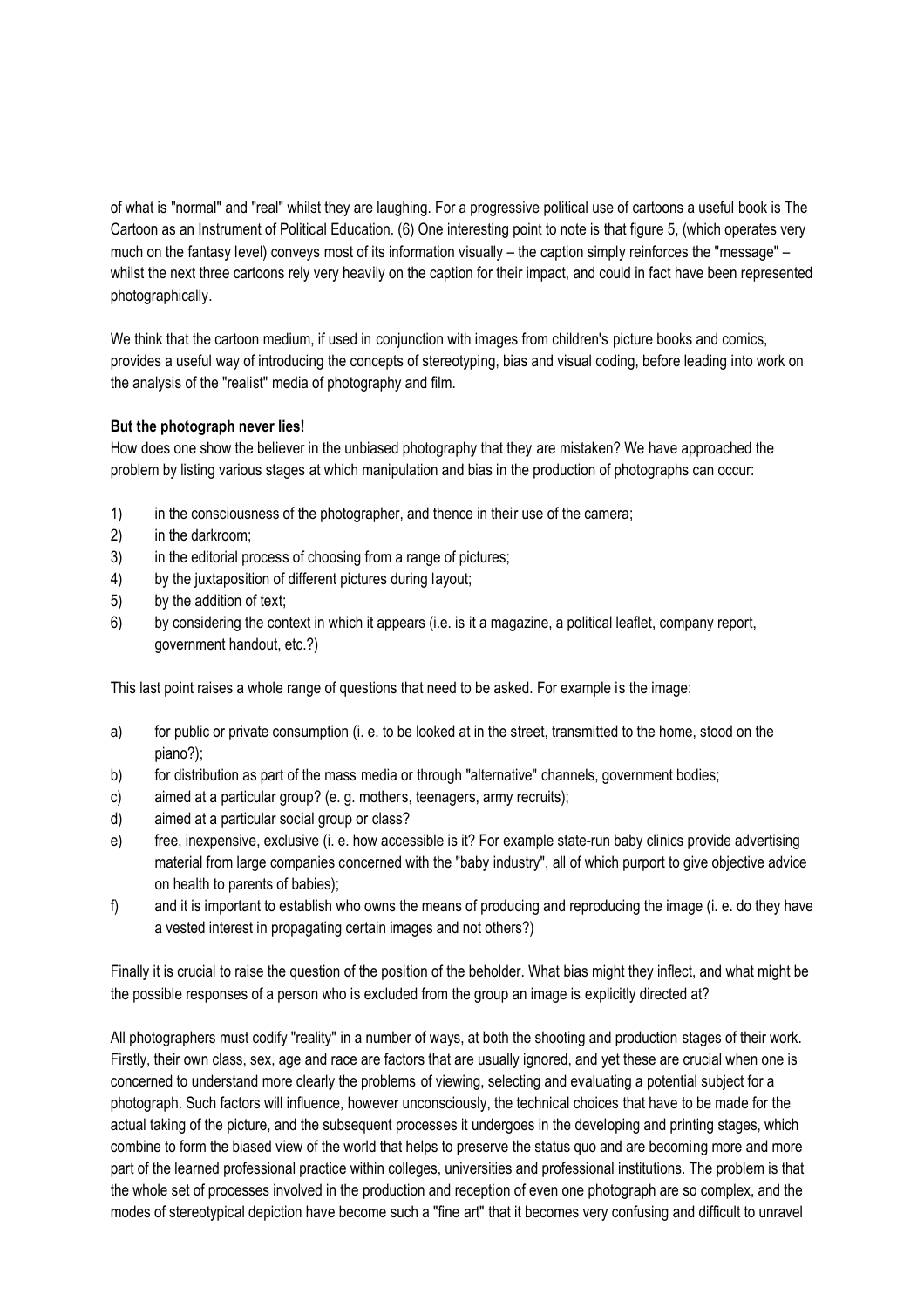what is happening. Compare for example the "girl next door" image of Princess Anne in figure 9 with the "queen-like" treatment of the girl in figure 2.

Photography has also played a large part in the presentation of dominant views of history, where there is often a heavy reliance upon the "realistic" quality of the image to authenticate the text (as also there is in the presentation of news and documentary information). Examples of this can easily be seen if readers look at any collections of photographs and anthro-political data collected and presented at the beginning of this century. Many people from "alien" cultures were photographed like specimens, with cryptic and derogatory remarks accompanying their photographs, in which their cultural habits and customs were described as quaint, bizarre or even downright "evil", Photographs taken of cultural allies were posed in traditionally aesthetic ways and accompanied by adulatory texts. A particularly revealing example of this is the first edition of *Living Races of Mankind* produced by Hutchinson in the early 1900s, as an introduction to other cultures. The introduction states:

"The most promising fields of enterprise for our ever-increasing community, the most profitable markets for our wares, may some day be found in places which are now the darkest corner of the early; and […] the half-clothed savage, just emerging from the brute condition, is a human being capable of being educated, in the near future, into a customer for British trade."

The blatant expression of the reasons for the production of such books became muted further into this century (later editions were far les explicit), but it is helpful to remind ourselves that these attitudes underlie much of the printed matter that we see today. The passing of legislation like the Race Discrimination Act does not remove such bias; it only drives it underground, to emerge in more sophisticated and subtle forms. Similarly the recently passed Sex Discrimination Act will in no way remove the root cause of sexual oppression. Much work is being done on the subject of ideological bias; not within photographic institutions, but in the field of mass communications and cultural studies. Even so, the research being carried out on sexism, racism, ageism and class bias is very much reliant upon the work of independent groups, not always working in conjunction with each other, or having compatible aims.

#### **Non-verbal and pre-literate communication**

We feel it is vital to start visual, non-verbal and ideological education against the dominant patriarchalcapitalistic values inherent in education before children learn to read and write. Children have acquired a whole range of nonverbal and visual communicating and decoding skills long before they reach school. Such skills play a primary part in the way in which the world is experienced, interpreted and then acted upon. Our society rewards those who can master linguistic skills but ignores those with non-verbal and visual decoding abilities. Language is still taken as the major starting point for education and for the development of other skills, and is instrumental in the shaping of particular types of thinking processes. This means in effect that very different types of skills are never properly integrated, and this can encourage an uneven development in children's abilities to verbalise, think and act. Therefore, children coming from a background where language skills are encouraged most will be at a distinct advantage when it comes to observing and playing the language-based rules of the educational game and in displaying their abilities to accept and regurgitate bourgeois cultural values, whilst at the same time being "rewarded" for their performances.

In the book *A Guide to Classroom Observation* (7), teachers were documented expressing a total of 53 ways of signifying non-verbal approval and 43 of disapproval. All of these signals were comprehended by the children. (Note: body language – kinetics – should not be confused with the term "visual literacy",) It is vital that such skills be investigated and developed in younger children and used as a pre-requisite to understanding literacy. It is equally important that such skills be explored in more depth with children who are already literate. This particular book was written as a guide to better control in the classroom: how much more useful it could have been if it were also usable as a vehicle for discussion among children themselves.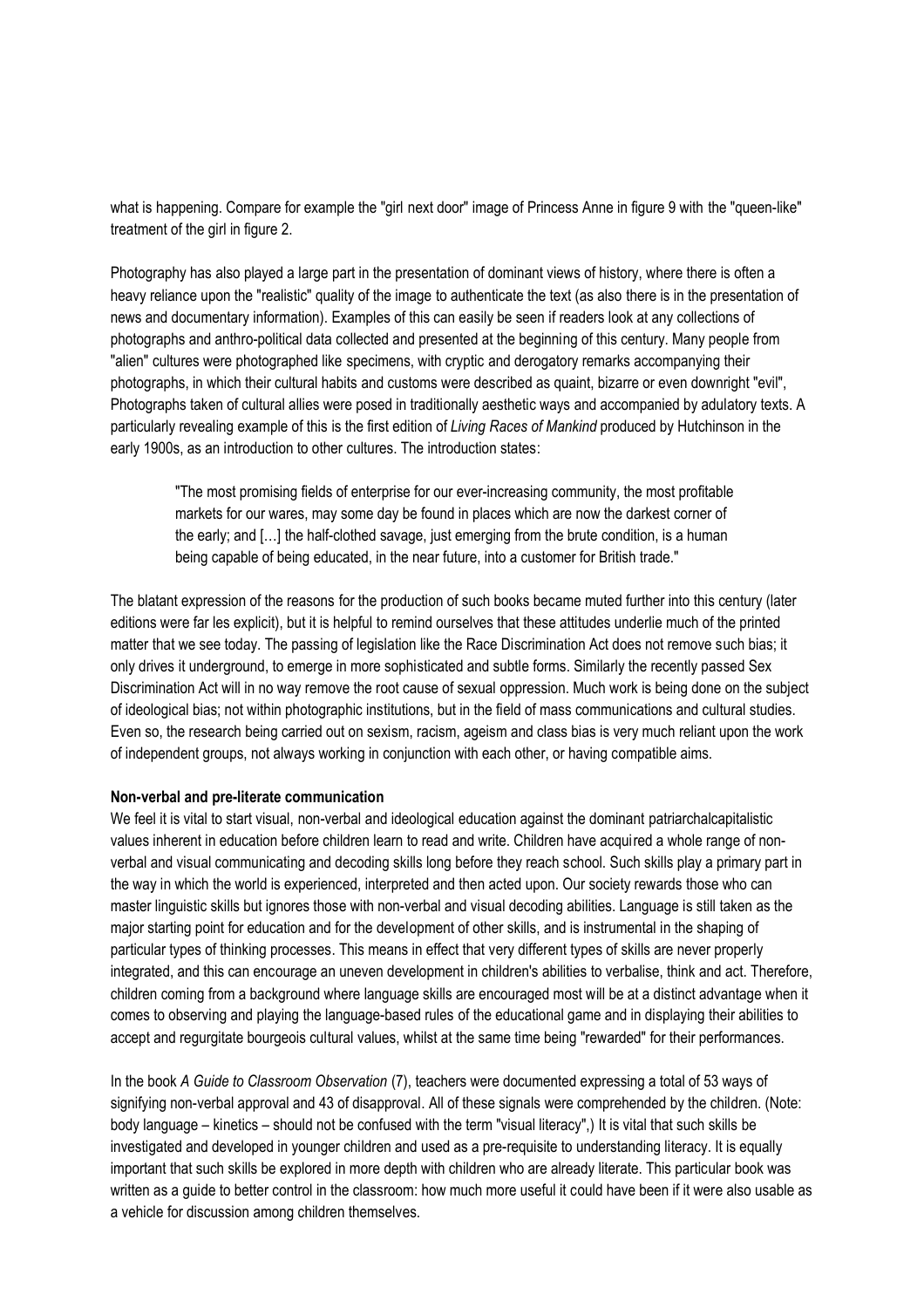#### **Literacy**

Paulo Freire, in all his writings about his work in developing Third World literacy programmes for adults (8), has emphasised the power and importance of discussion around the visual image in the pre-literate stage, as a tool for teaching literacy "for liberation", and not merely for domestication. One of his major concerns has been that teachers should understand the objectives of the society and educational system in which they work, and equally that peasants and workers should take as a starting point words which have a political relevance to their needs, e. g. words like landlord and slum could be linked to a card or slide depicting a slum area and the discussion group (the educators and learners) could then engage in discussion about the slum. After this thorough analysis the word can then be shown together with the image of the situation. Then another slide can be shown in which only the word itself appears, broken down into syllables, and these can be used as a starting point for the construction of new worlds. Freire is particularly concerned that people should learn the value of their labour and the important part it plays in transforming nature, and that their needs in society are equally valid as those of intellectuals. (9) For many people in our culture, at present involved in meaningless tasks in order to earn a living, there is no equivalent to this act of transforming nature. We need therefore to look to various working-class, feminist and black views of history, both in a visual and narrative way, for the roots of the role that their labour (industrial, agricultural and domestic) has played in the accumulation of wealth and in the shaping of consciousness. In doing so, the contradictions inherent in the present liberal teaching of history, which is a total rationalisation for past and present violence, the appropriation of the wealth, resources, land and labour of others, and various forms of cultural imperialism, will hopefully emerge. An initial contemporary model for some of this work has already been established in the work of groups like "Centerprise" in East London, with their locally based Publishing Project which makes available writings by and about local working-class people, thereby building up a gradual picture of people's own recollections and experiences of the past. They concentrate on a small geographical area(10) and encourage the use of dialect and first-person narration. As more and more writings become available, so a more varied view will emerge, as will new uses for such writings. This work is an essential first step which facilitates the examination of the contradictions which exist within the working class itself, which will help lead the way to a more coherent and dynamic picture of oppression and class consciousness – not to be found in any bourgeois history books. (11)

Our basic problem, though, is still to find an overall approach to giving children as non-mystificatory an education as possible within the constraints of the education system. Any really progressive programme should do two things:

- a) serve as a critical analytical weapon against the dominant ideology;
- b) act as a means of establishing group identity and then class-consciousness in children.

Many teachers believe this can be achieved by a critical reassessment of educational content carried out by the building of more internally democratic and creative teaching structures which will serve to invalidate the old form. Photography is an ideal tool to help serve these aims, and with which to help combat the dominant values, in that (in spite of its obvious limitations) its potential uses as a critical and recording tool (some of which are described later in this article) have not yet been institutionally formalised or realised.